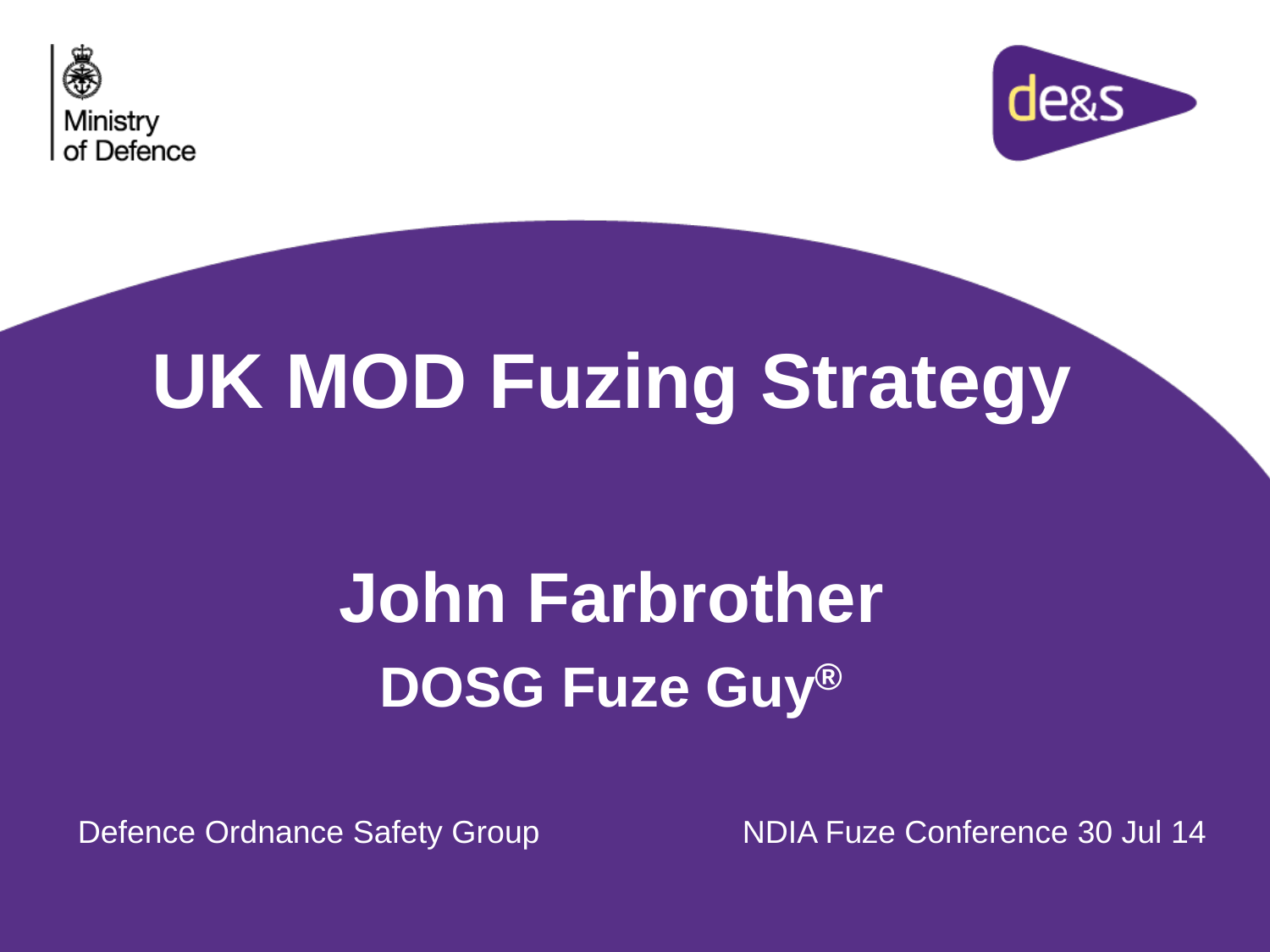#### Introduction



### UK Fuzing



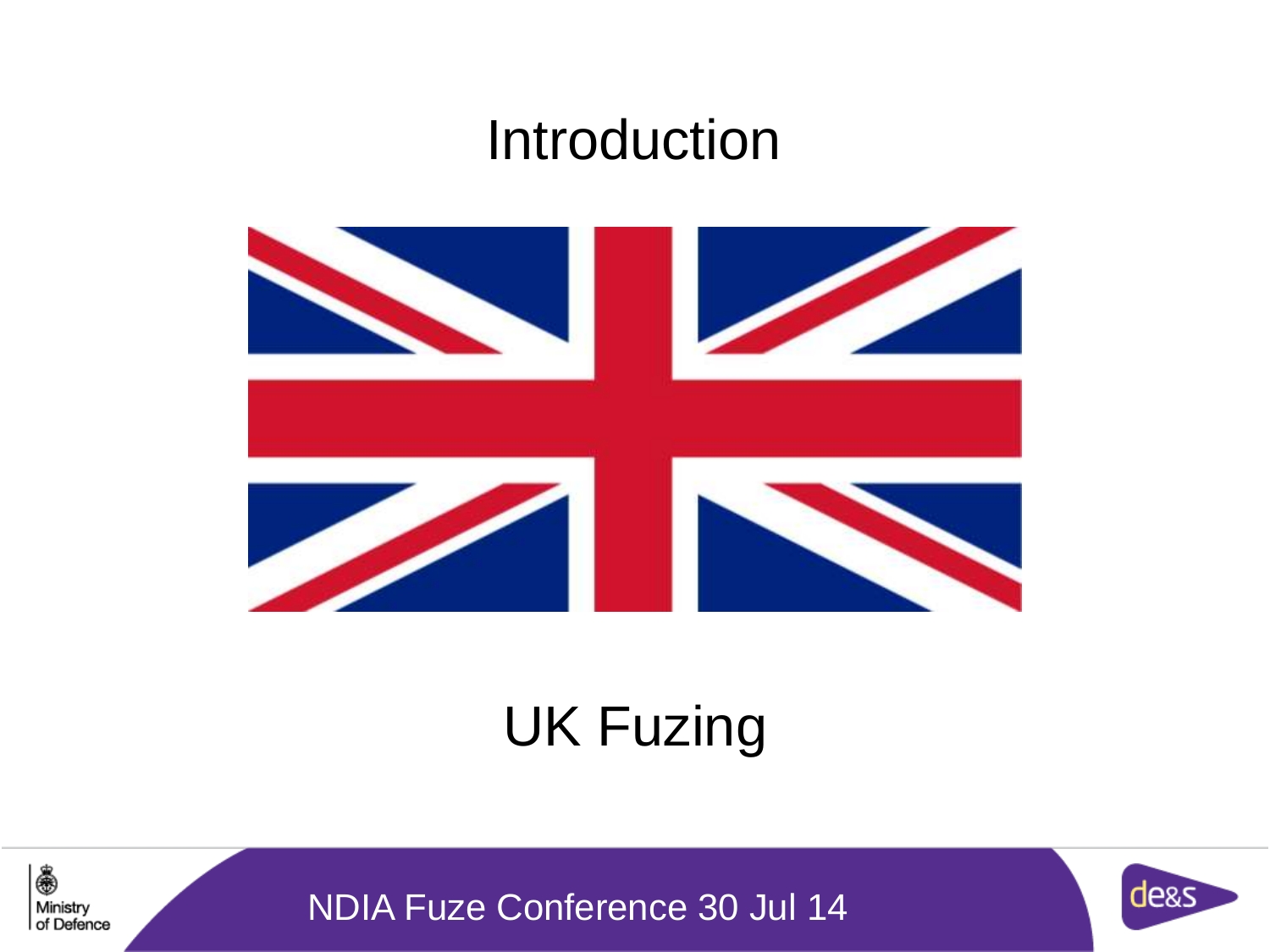### Purpose of the Fuzing System

- **A Fuzing System is a system that performs the Safety, Arming & Triggering functions in a munition**
- **A Fuze is the** *component* **that achieves all three**



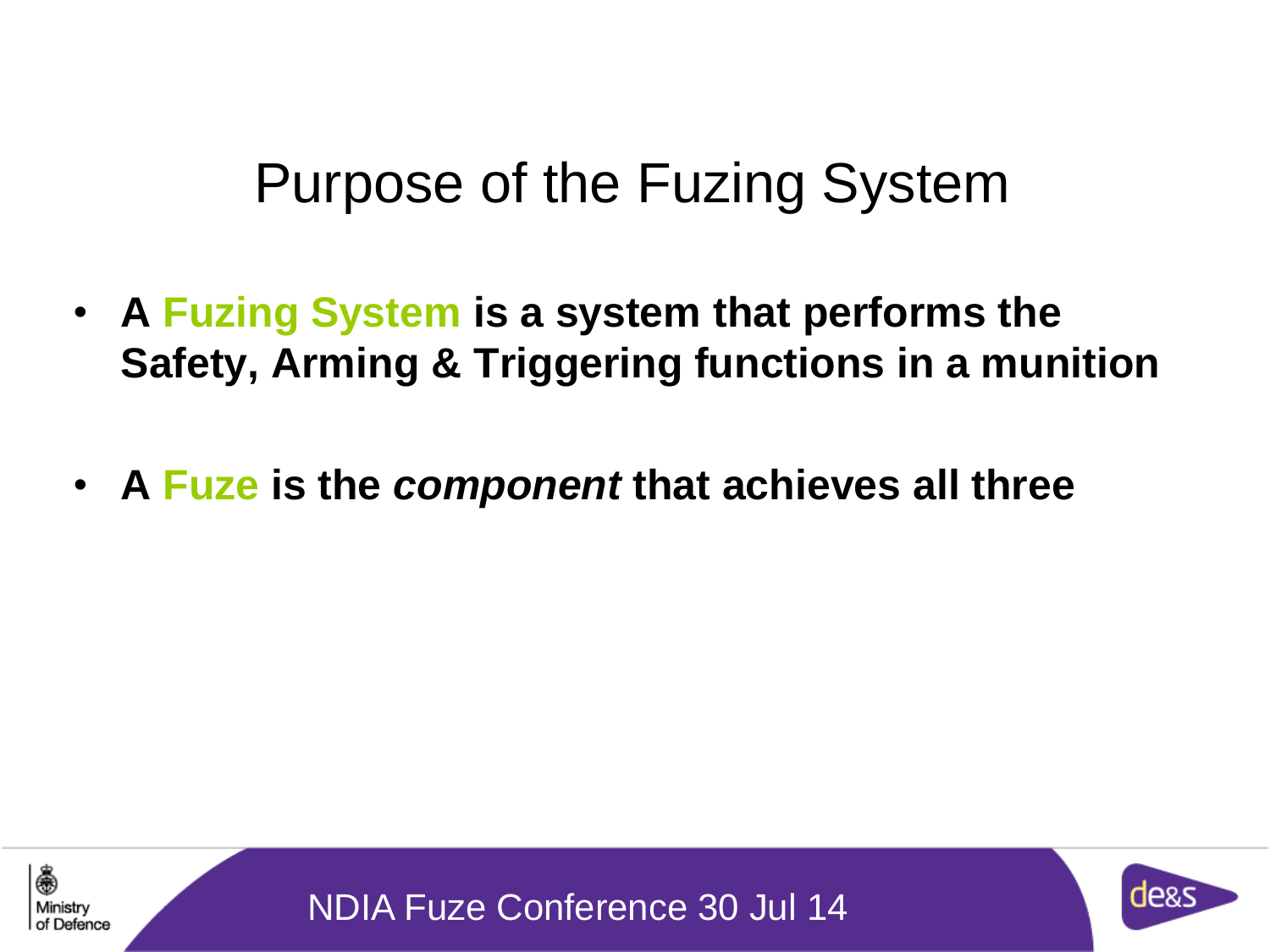### Basic Fuzing Principles

- **Safety**
	- **Isolation** of the Primary Energetic Materials
	- **Isolation** of the Electrical Firing Energy
	- Both
- **Arming**
	- Process that takes the Fuze from safe or 'Isolated ' to 'Ready to Trigger'

#### • **Triggering**

- Activate the munition in Design Mode eg detonate burn
- Activate the munition in Reversionary Mode
	- eg Self Destruct dependent on Arming
- Activate an Alternative Mode
	- eg Self Neutralize independent of Arming





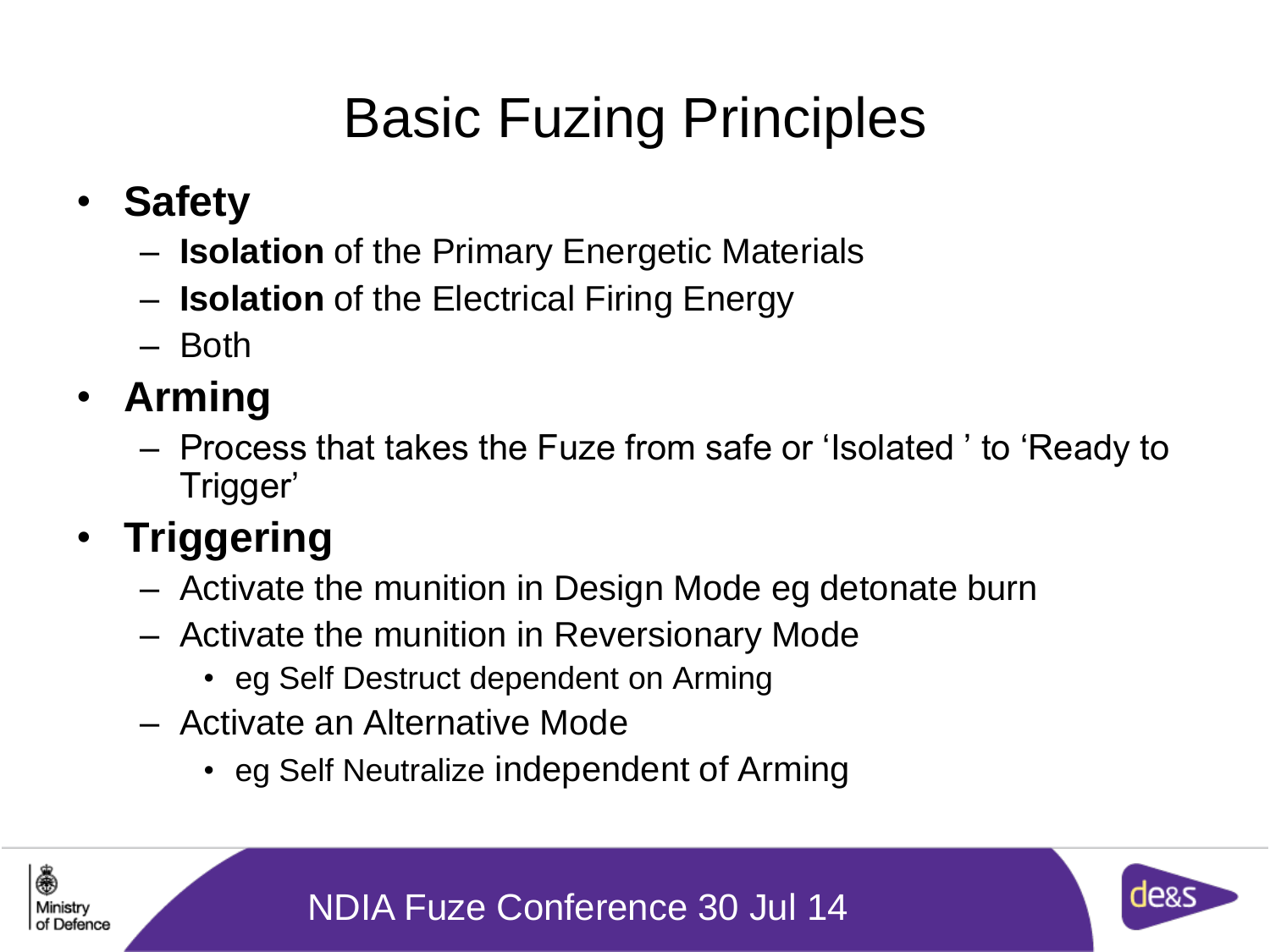### Principles (Continued)

#### • **Fuzing Safety**

- Throughout whole lifecycle
- Credible Accidents

#### • **Fuze Arming**

Defence

– Can be **Autonomous** or **Commanded** or a combination of both

#### • **Munition Triggering**

- Can be autonomous or Commanded
- Could be pre or post Arming



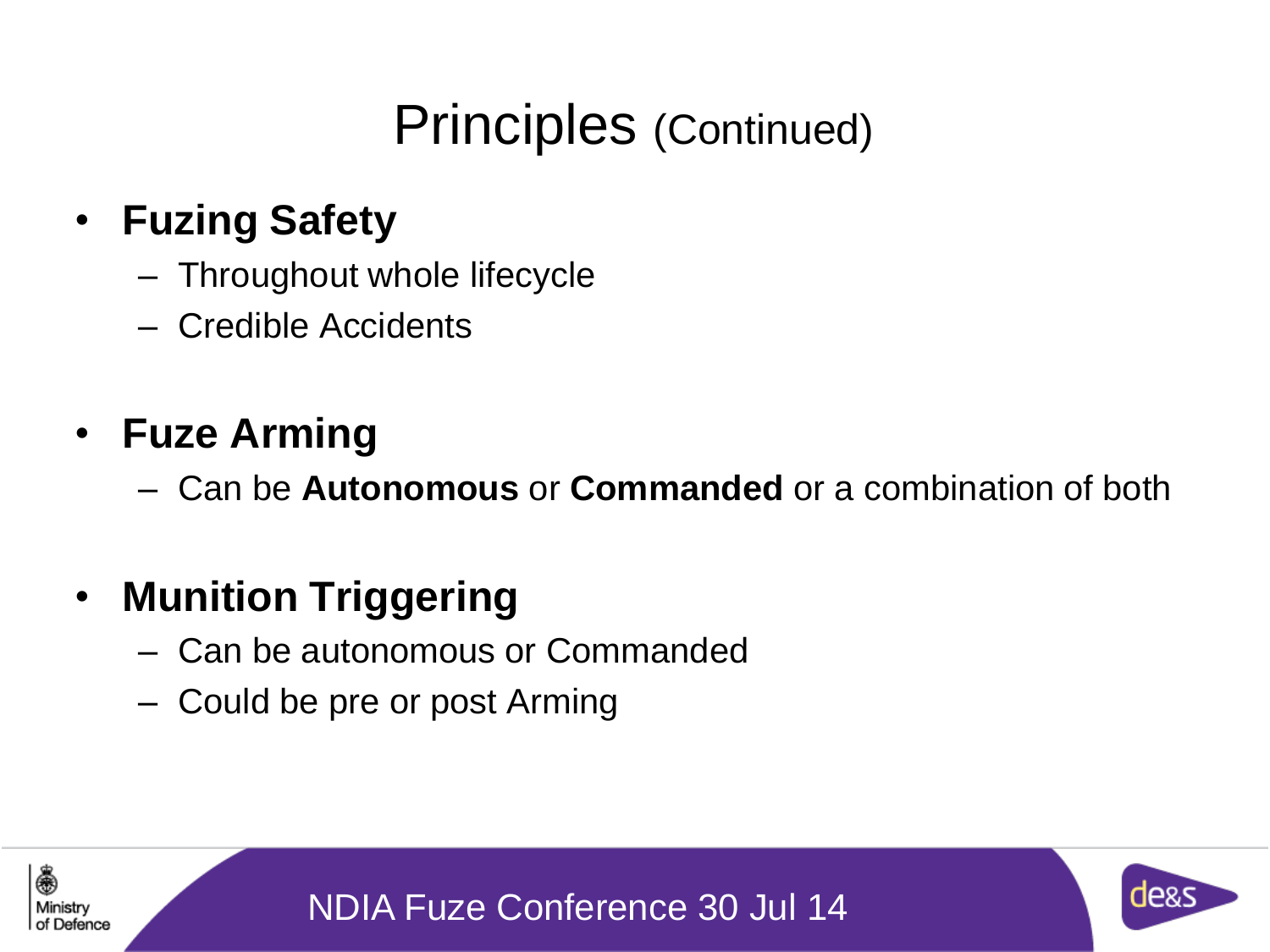### UK Safety Management Policy

- The UK's policy for the safety and environmental management of OME is laid out in JSP 520, which takes a risk-based rather than regulatory approach
- Duty Holders are required to fulfil statutory obligations and common law duties of care whilst maintaining Defence Capability. This includes:
	- Generation and maintenance of safety & environmental cases
	- Reducing all risks to ALARP
	- Controlling Residual Risks



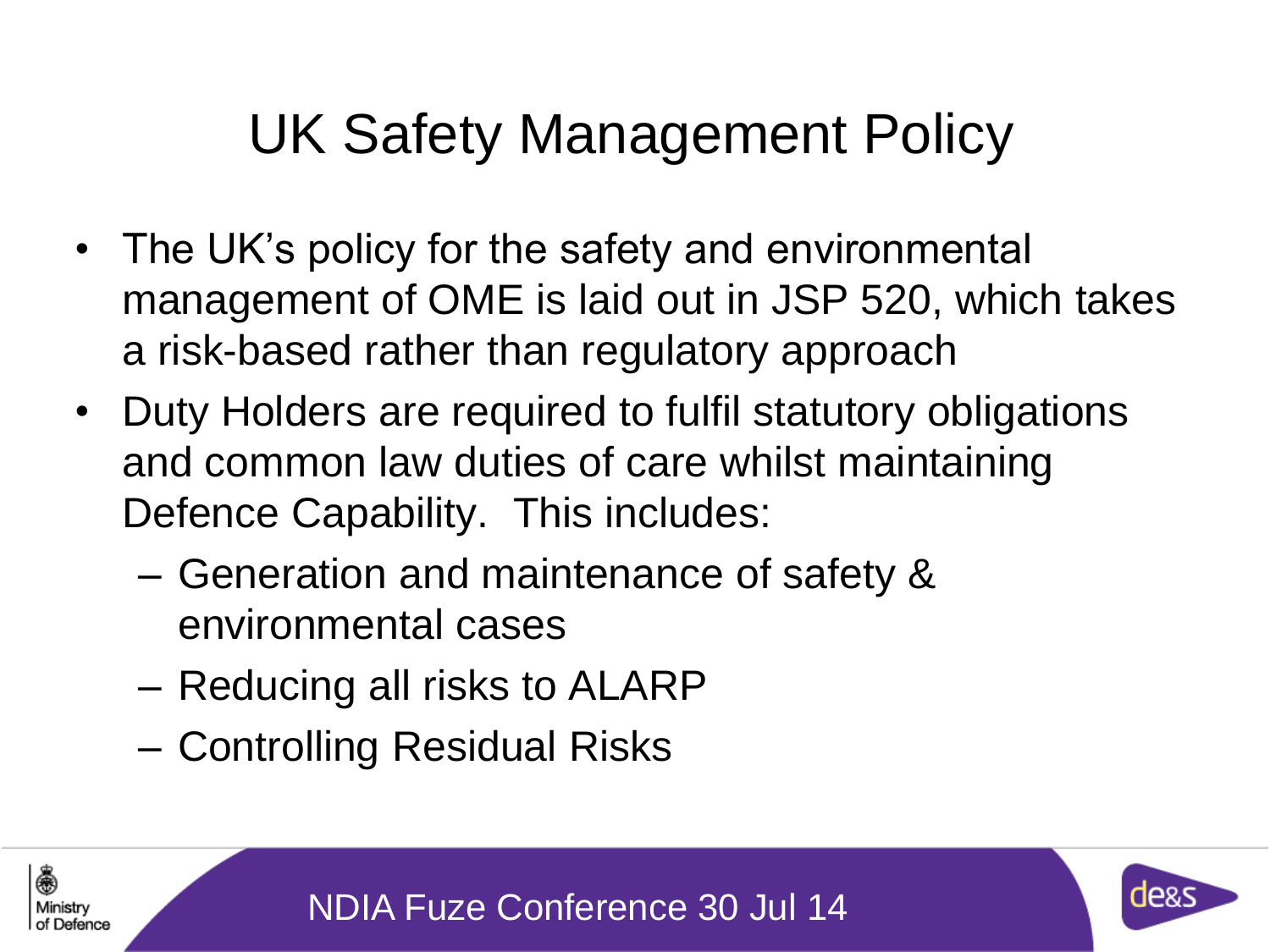### Ordnance Safety Review Panel (OSRP)

- Project Team's safety cases etc are reviewed by a DOSG Ordnance Safety Review Panel (OSRP) and, if considered satisfactory, a Certificate of OME Safety (CSOME) is issued.
- The CSOME is primarily to demonstrate that the relevant processes have been followed, the safety argument is logical and that it generally makes sense.
- The issue of a CSOME is not a 'Get Out of Jail Free Card' in the event of an accident!
- Nor is it an acceptance of responsibility for  $S<sup>3</sup>$  by DOSG!

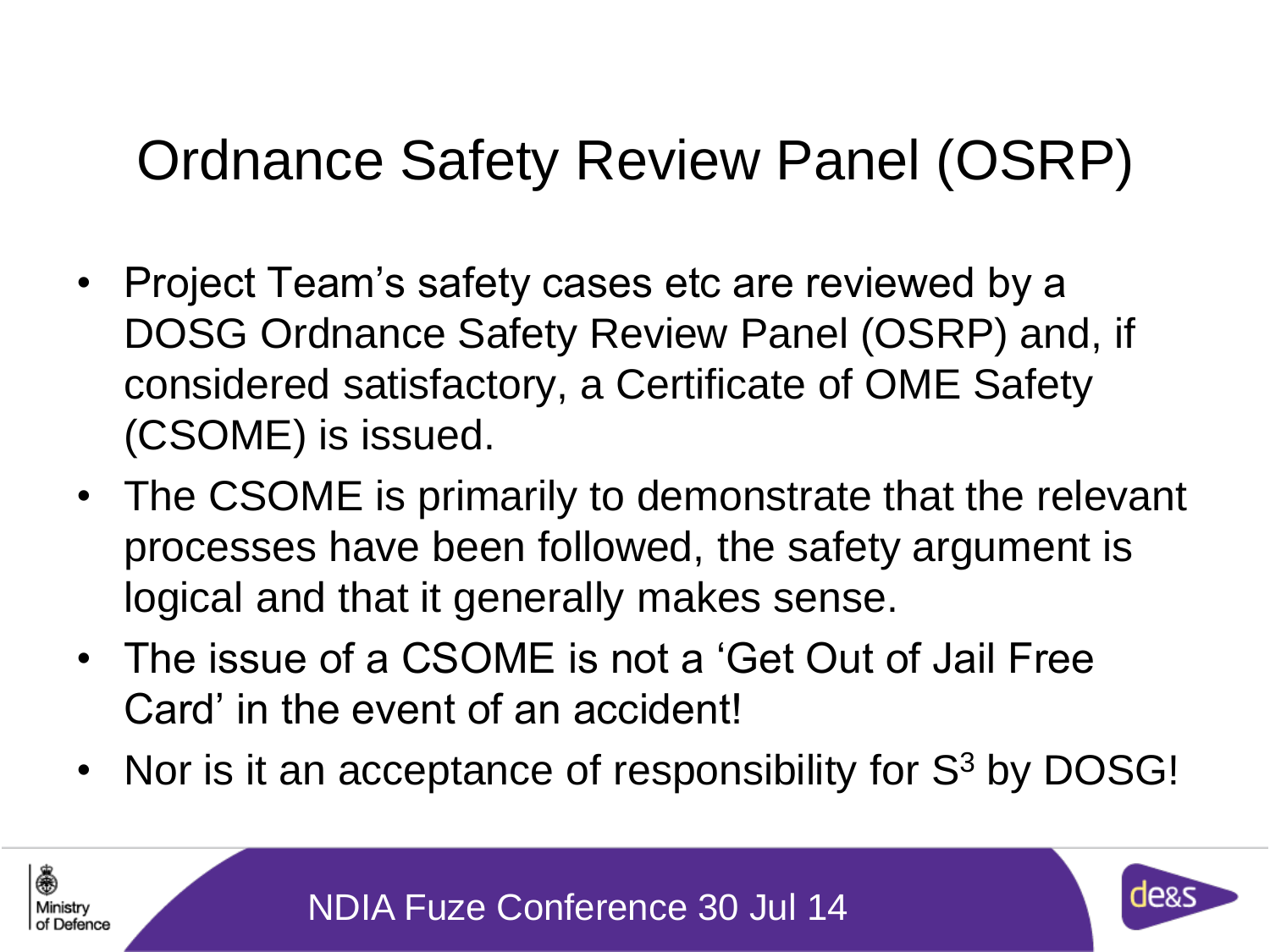

Ministry of Defence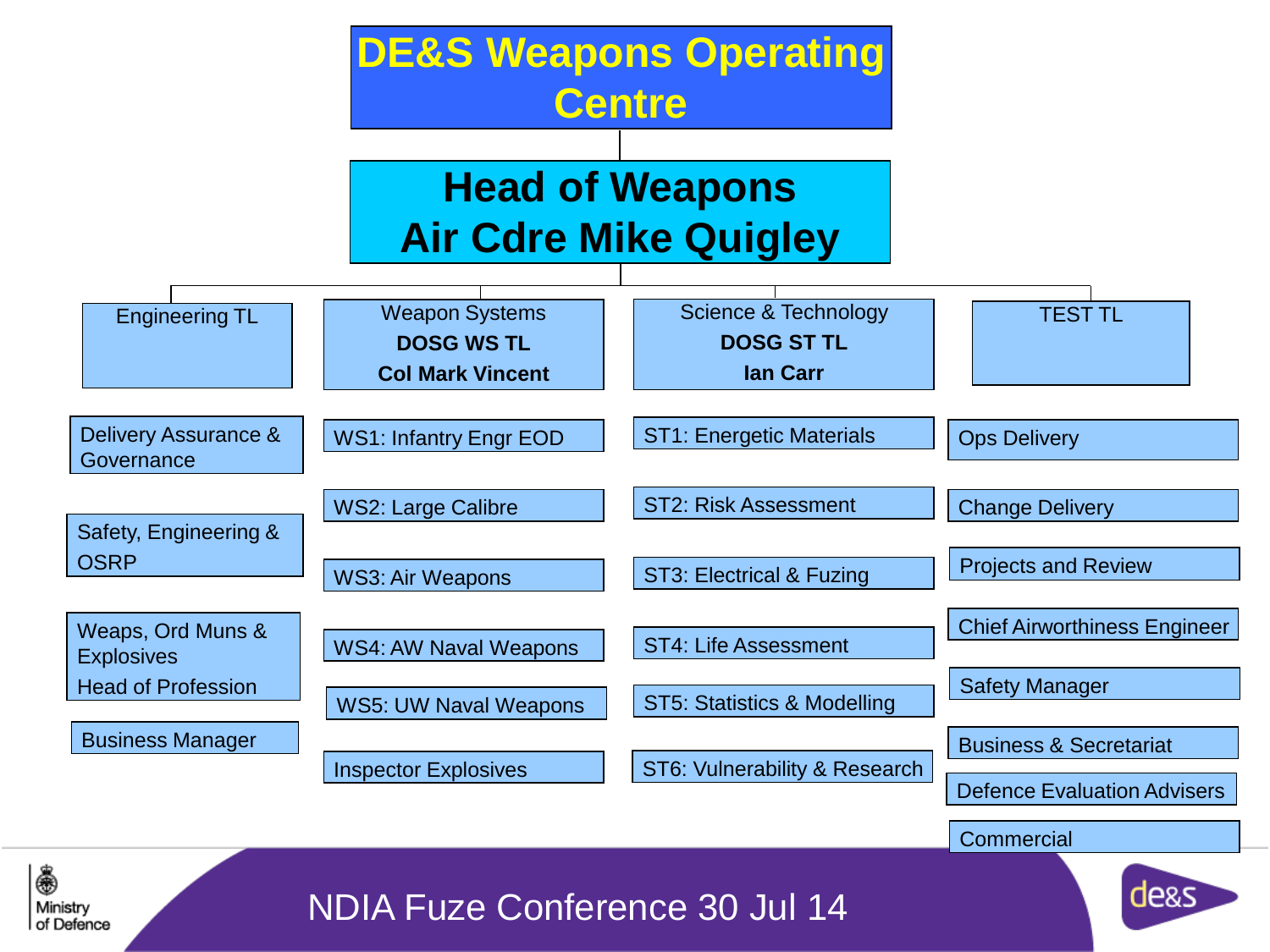#### **Defence Ordnance Safety Group (DOSG)**

Weapon Systems **DOSG WS Team Leader (52 posts)**

Science & Technology

**DOSG ST Team Leader**

**(38 posts)**

WS1: Infantry Engr EOD

WS2: Large Calibre

ST2: Risk Assessment

ST1: Energetic Materials

WS3: Air Weapons

ST3: Electrical & Fuzing

ST4: Life Assessment

WS4: AW Naval Weapons

WS5: UW Naval Weapons

ST5: Statistics & Modelling

Inspector Explosives **ST6: Vulnerability & Research** 





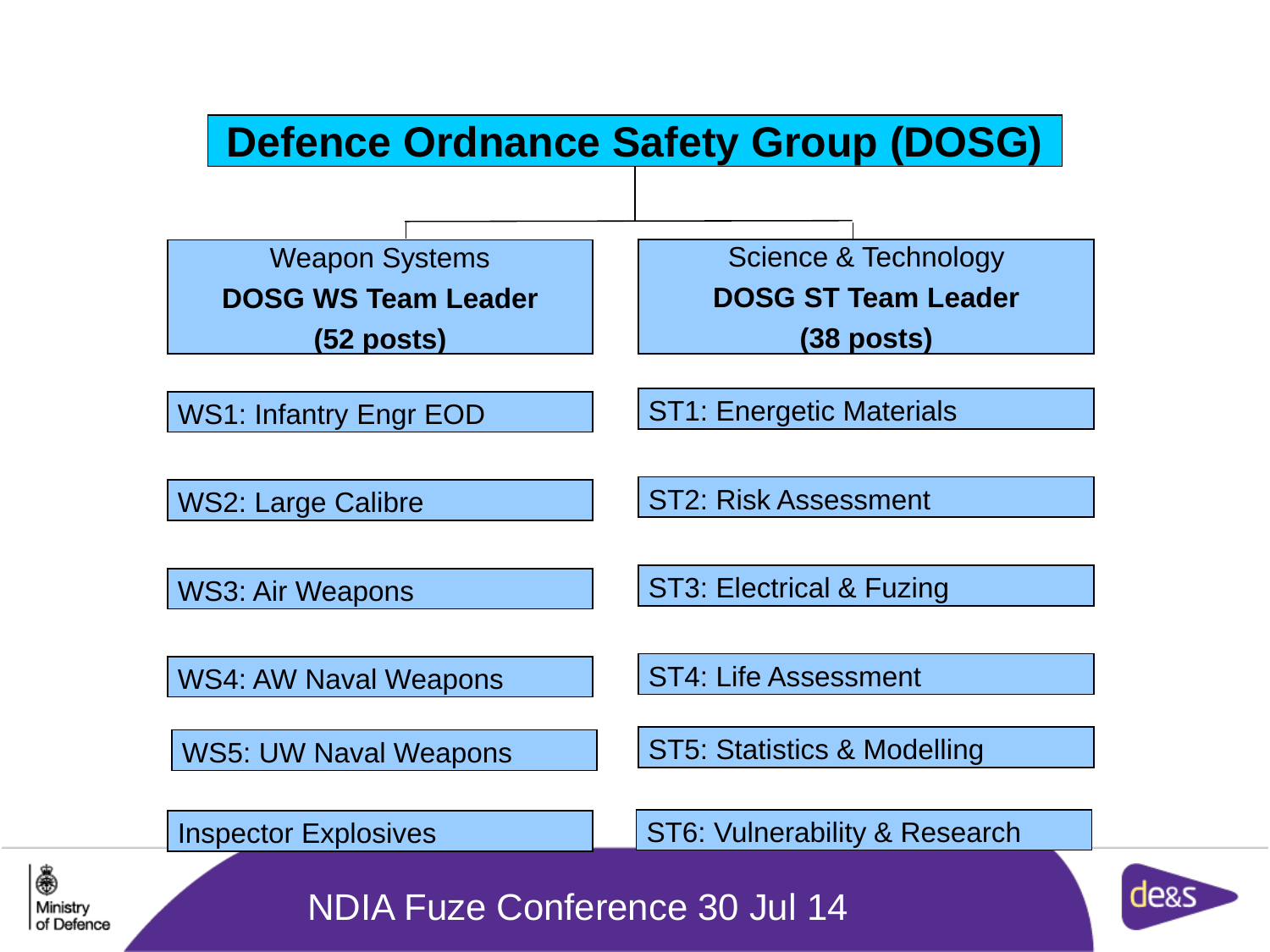#### We are where we are…

- We've dispensed with the ROFs and we've out-sourced or completely lost our Government R&D, design, integration and manufacturing capabilities
- We now rely on the contracts that we have with industry for all those things
- We place great emphasis on use of standards
- We use audit to ensure that appropriate systems and processes are being used well and effectively
- We rely heavily on a small group of assurance organizations such as DOSG





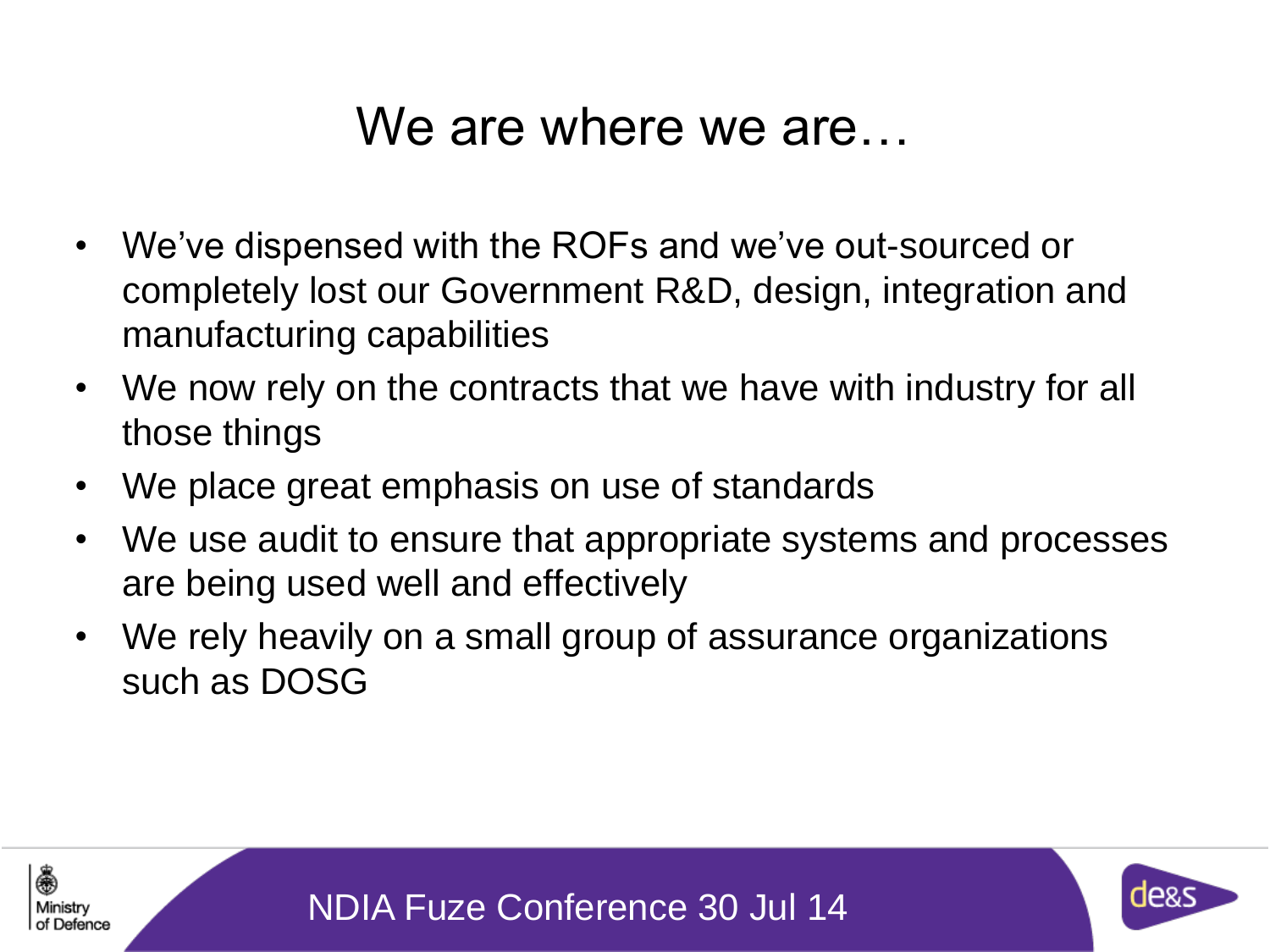MOD Fuze Specialist John Farbrother



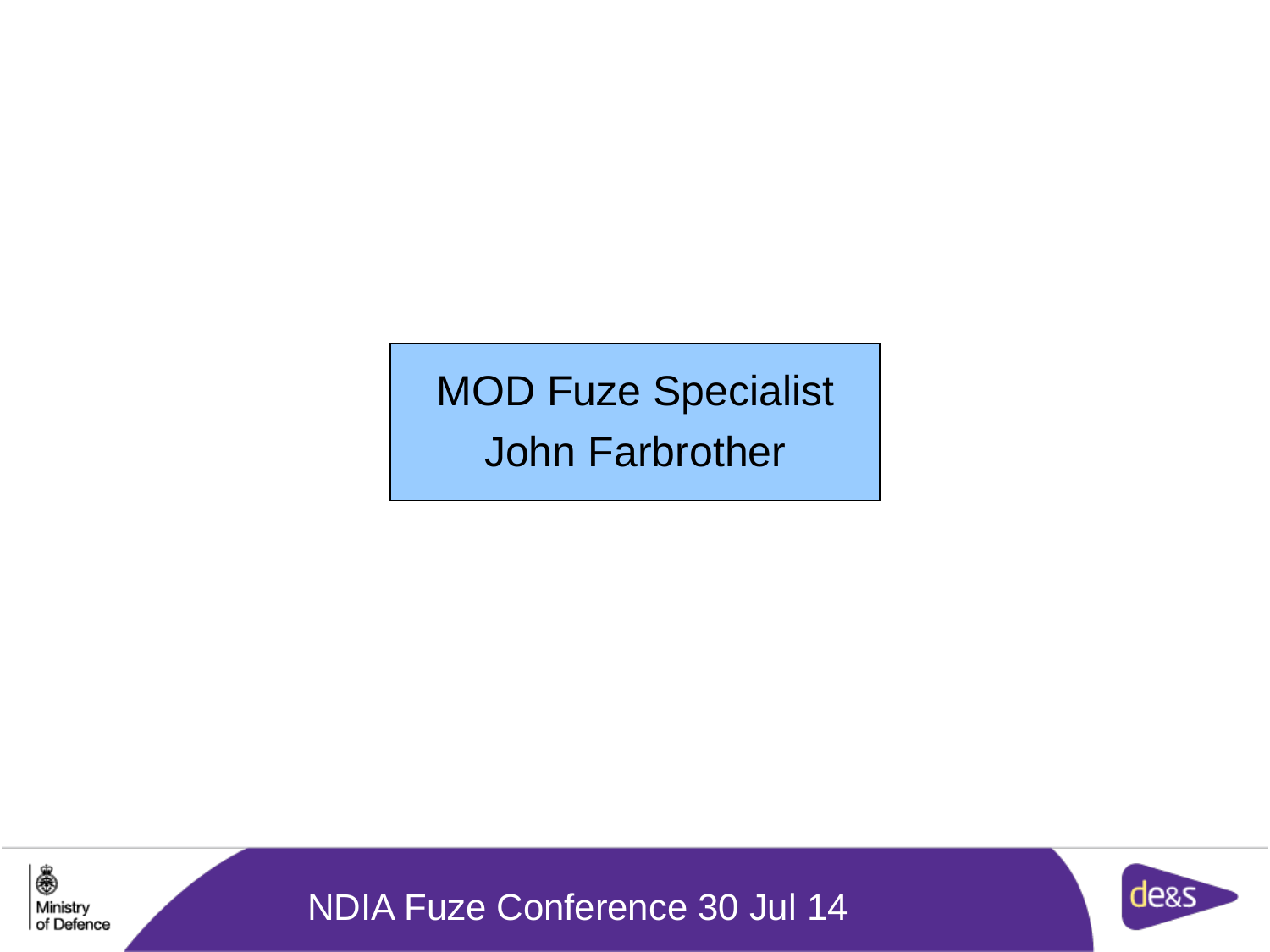## So What?

### The plans for DOSG & the WOC

### The UK, Europe and NATO



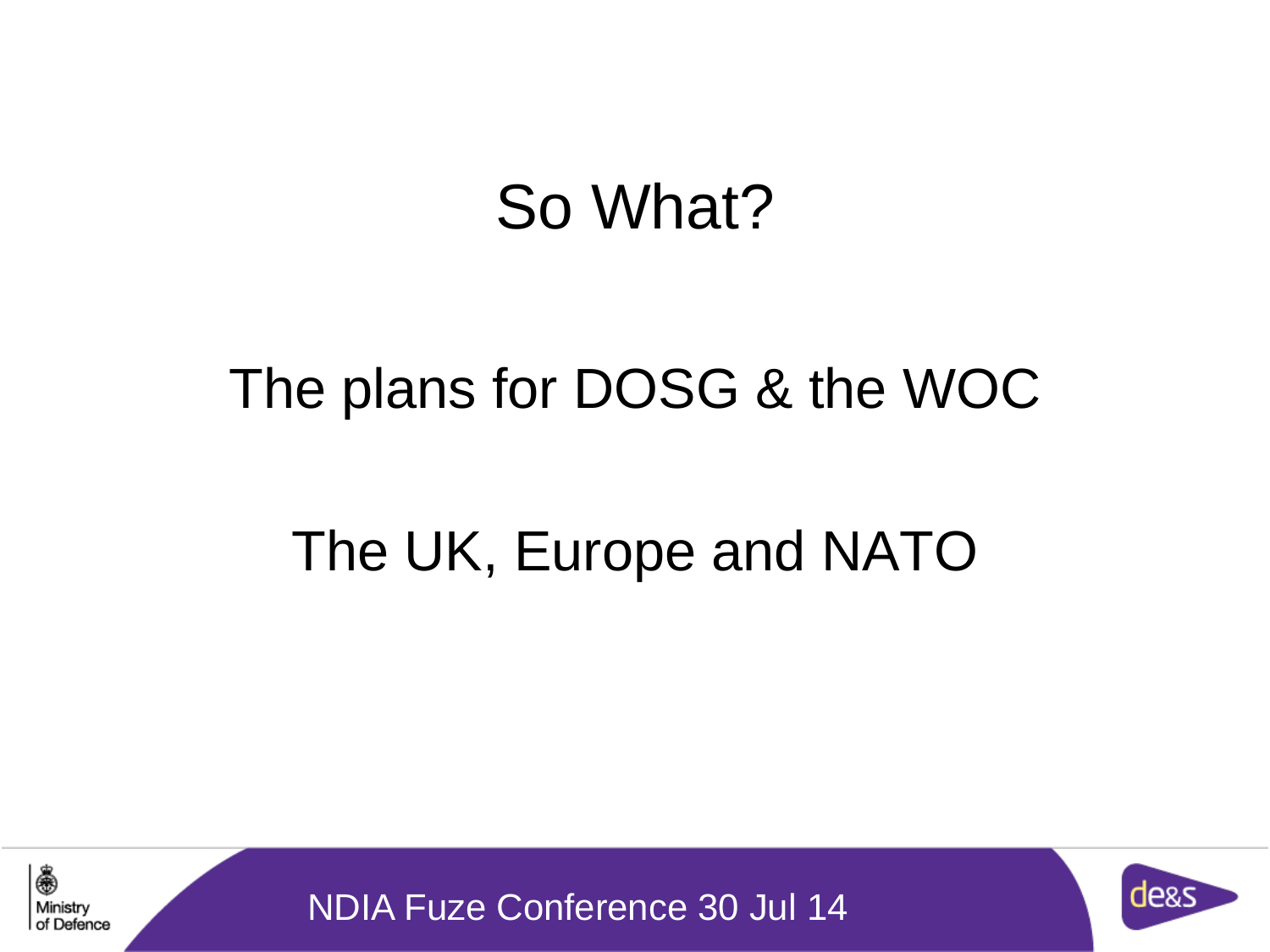### Fuzing is often thought of as a Deep, but Narrow Specialization



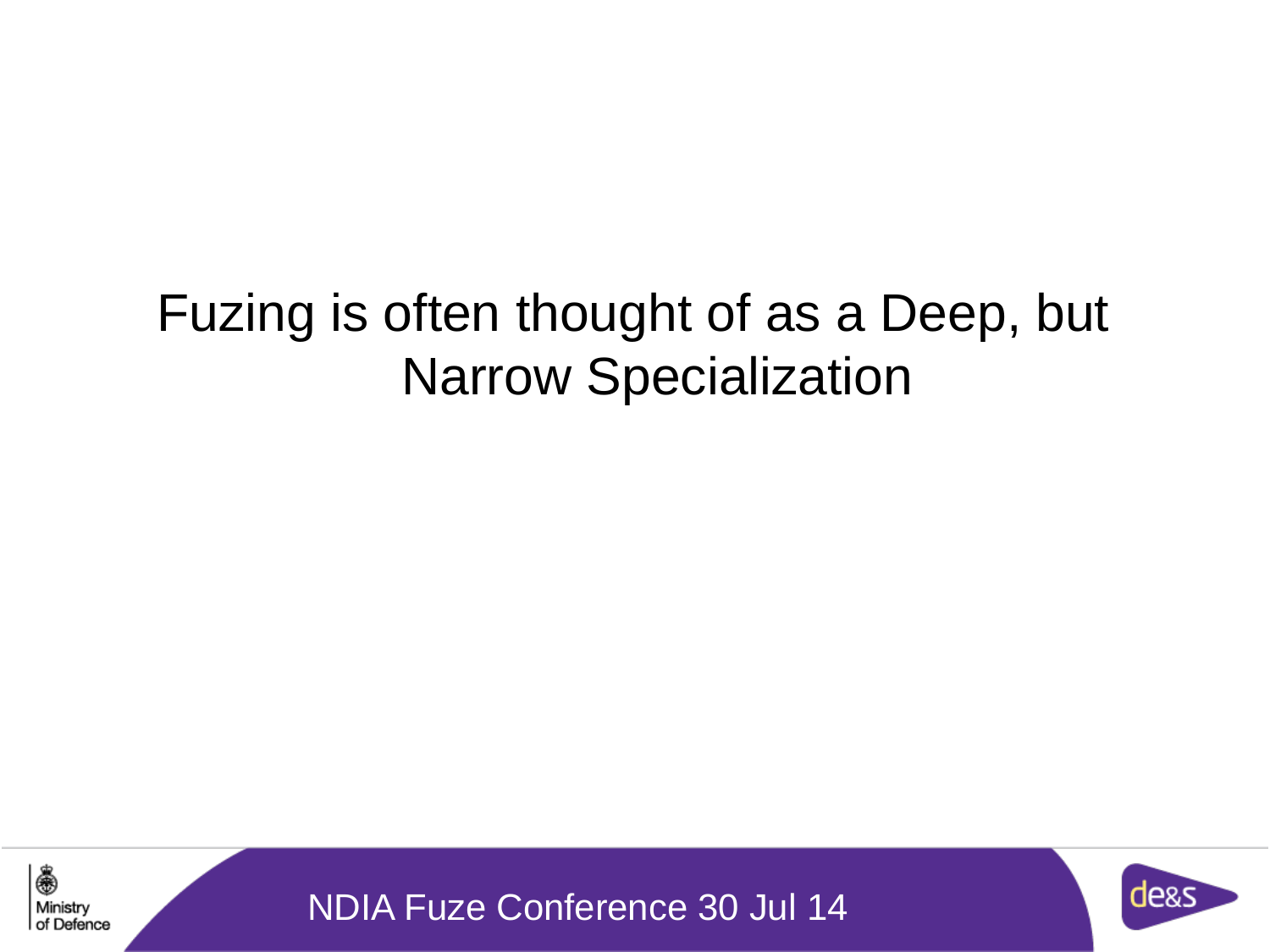### Fuzing is often thought of as a Deep, but Narrow Specialization

But actually, no it isn't…



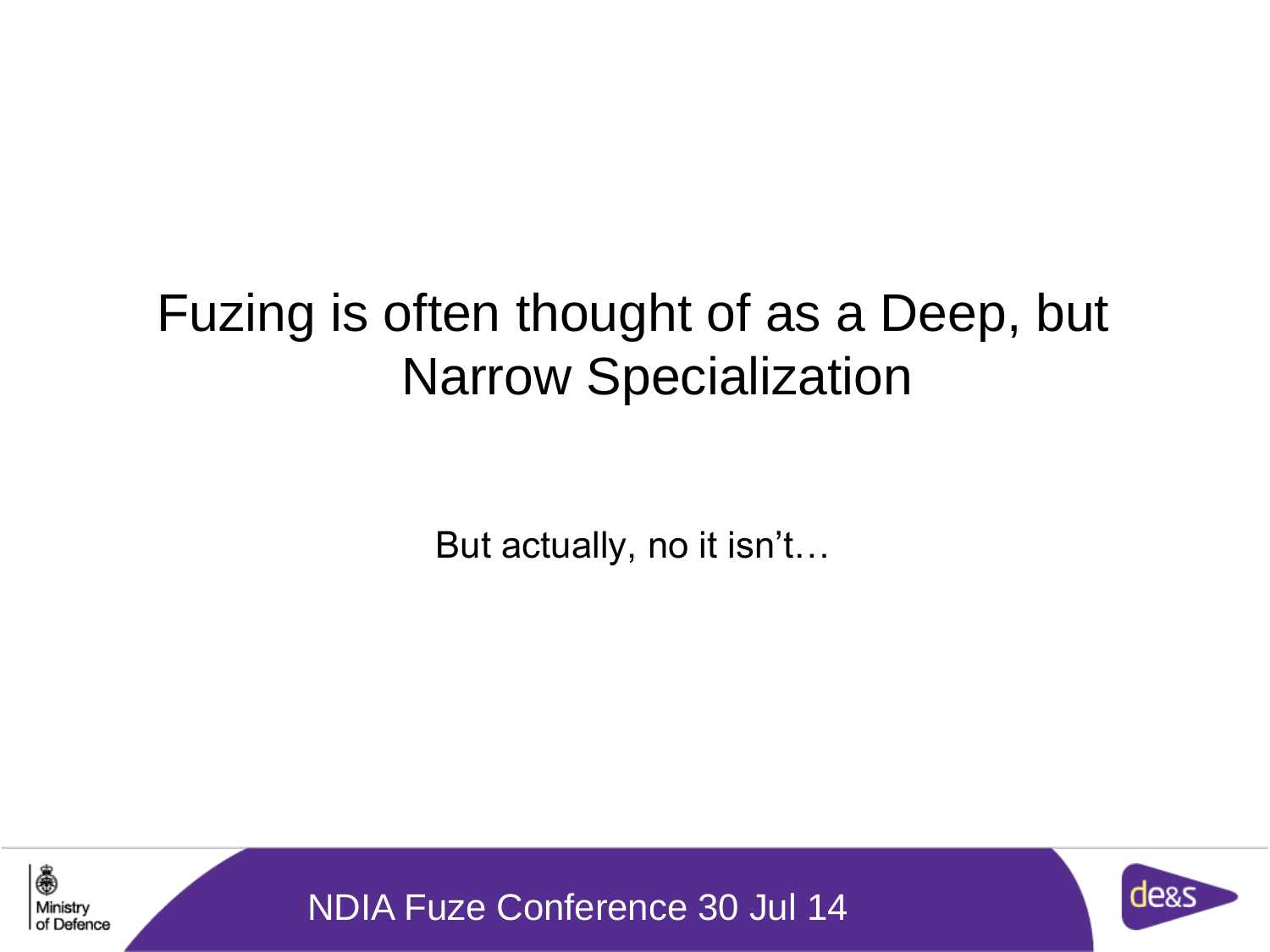### Fuzing is a **Deep** but **Broad** Discipline



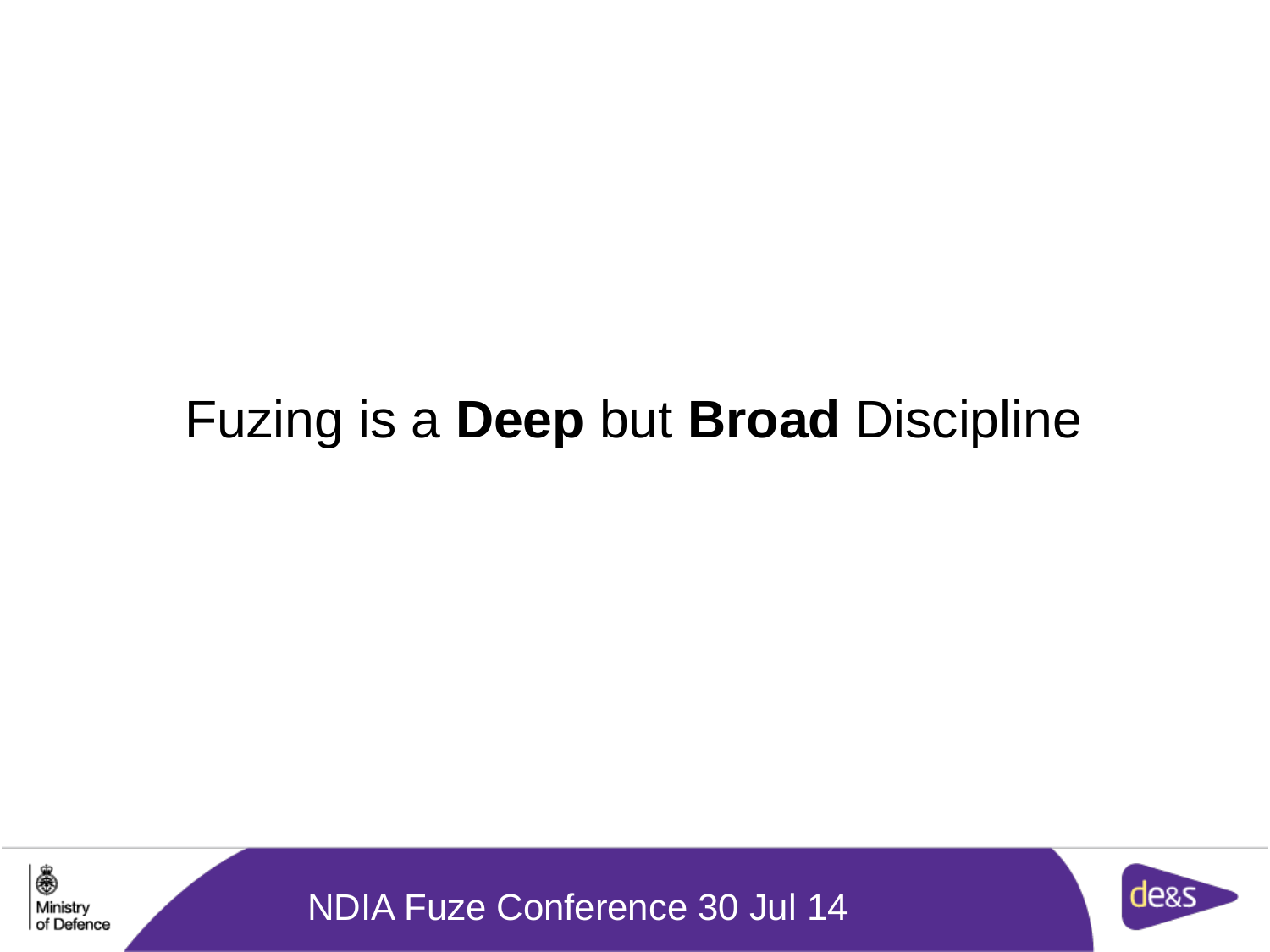### The plan for the Safety Organization - DOSG

- We now only have one Fuze Guy® and we need a better plan
- Each of the six DOSG ST team has nominated one or two engineers/scientists to be their Fuzing POC
- My job is to teach them the Fuzing Fundamentals
- Their job is to look at how Fuzing impacts their specialization





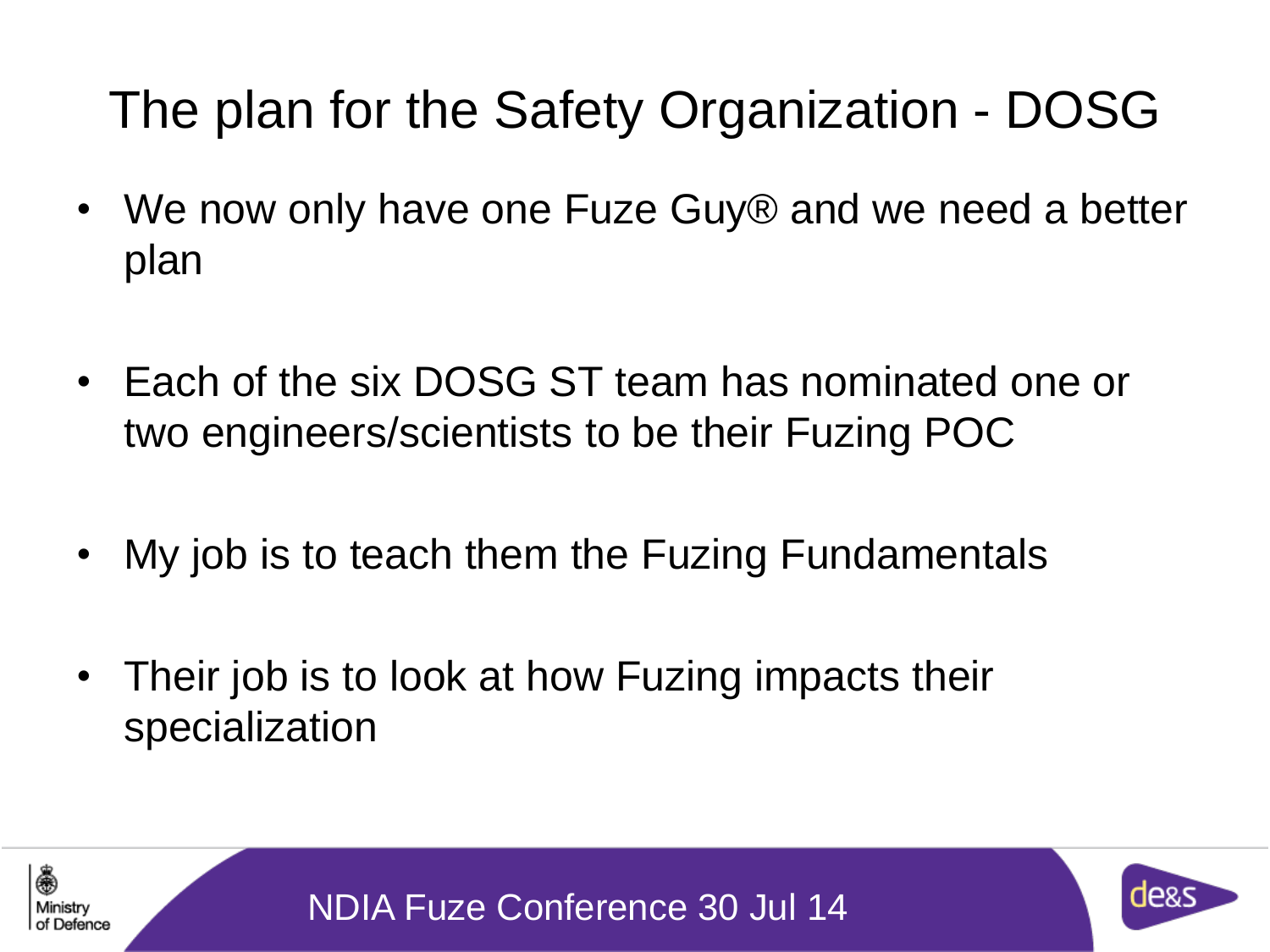### In the Wider UK

- We have created The UK Fuzing Working Group
	- The forum for UK fuzing stakeholders
	- Work will centre around the development and implementation of standards
	- Forms a fuzing focus for research work in conjunction with the MOD Research programme - WSTC
	- The Group will provides me with both expert fuzing advice and a 'mandate' to represent the UK





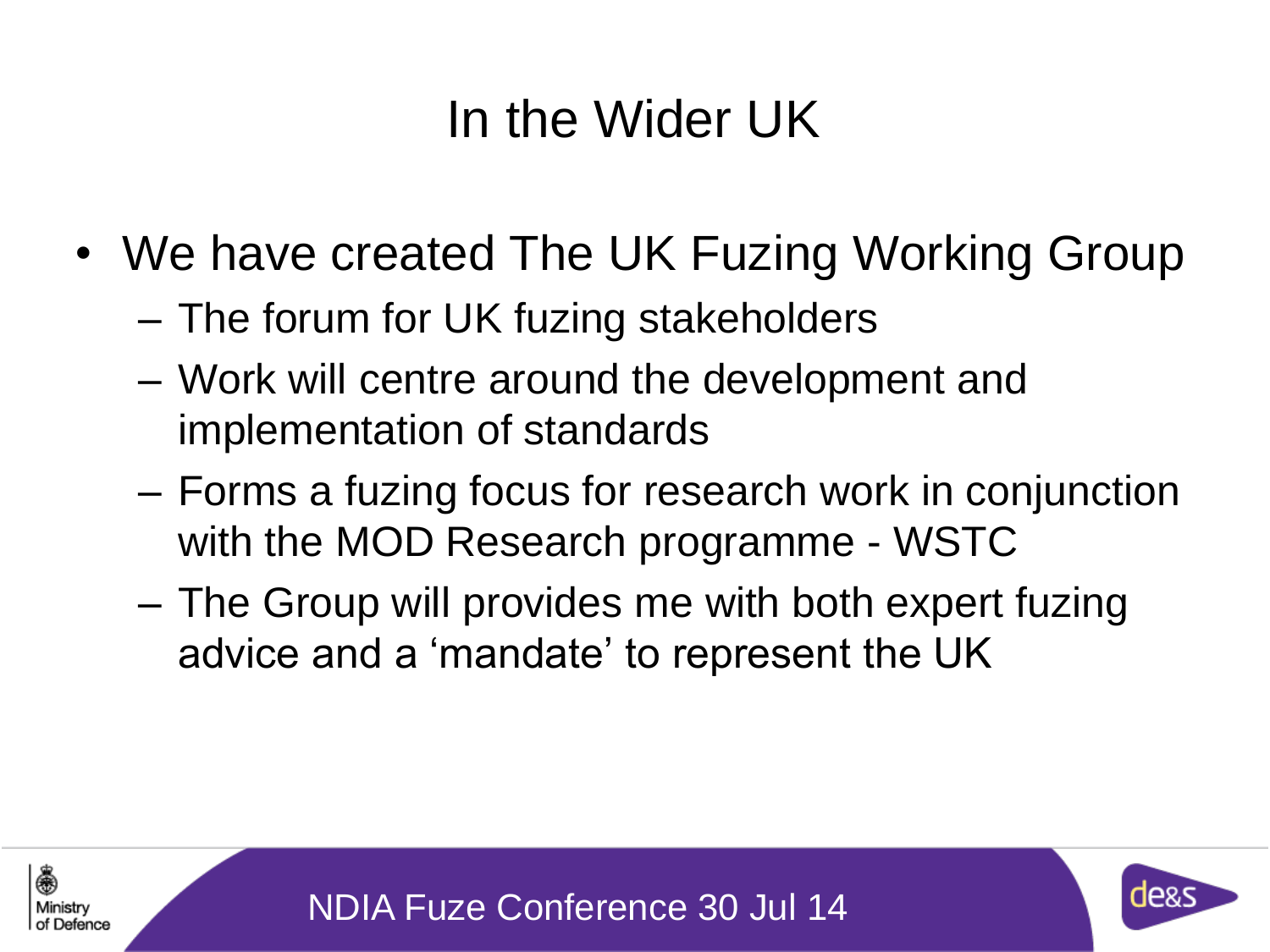### Make-up of the UK Fuzing Working Group

- UK MOD & Other Government Agencies
	- Weapons Op Centre
	- DOSG
	- PTs (incl AWE)
	- DSTL
- UK Industry

4

: Defence

- Prime Contractors
- Specialist Fuzing suppliers
- Academia (eg Research Universities)
- Specialist Companies (eg WOME Consultancies)

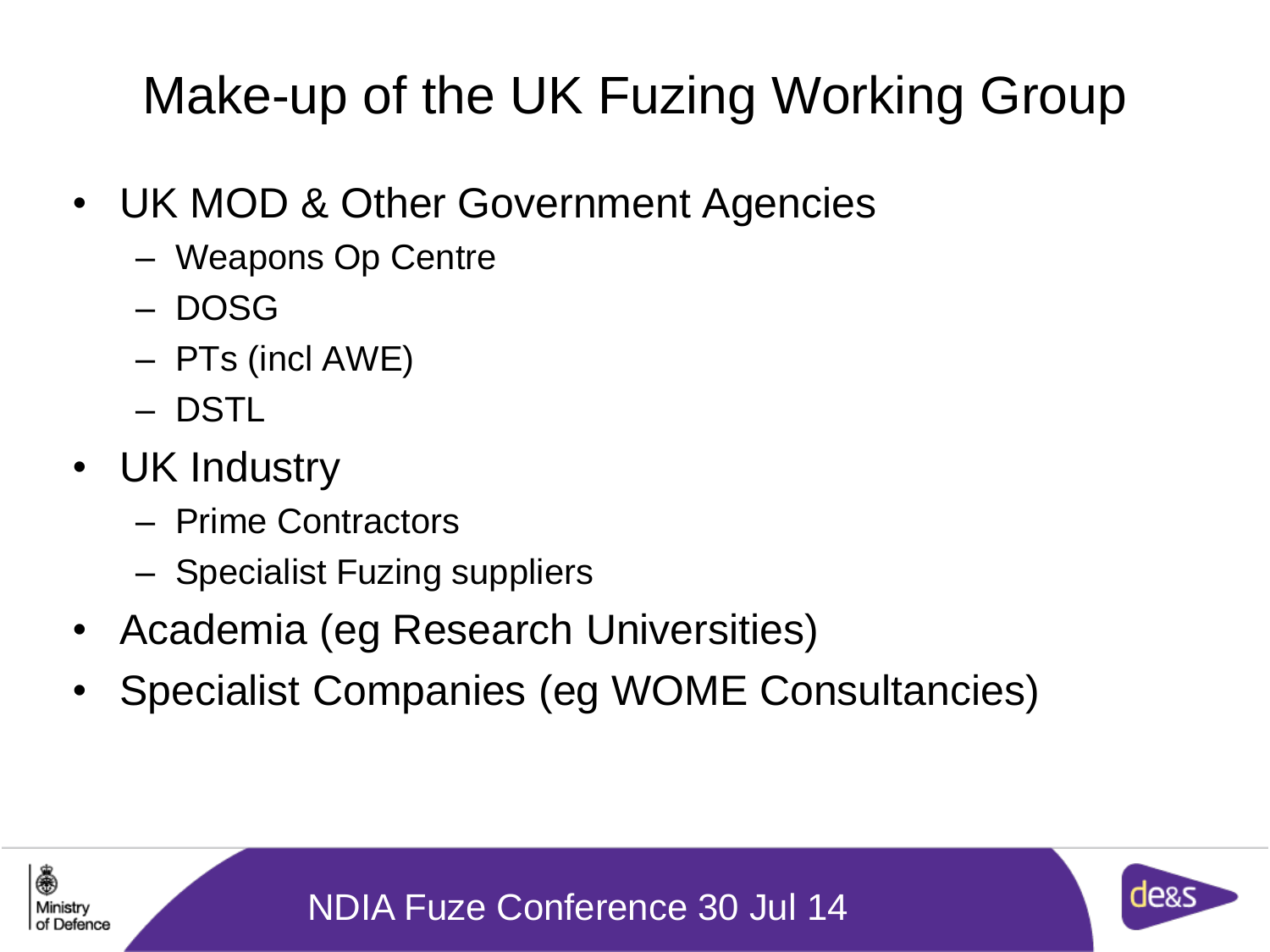### Fuzing R&D

We mainly use the Weapons Science & Technology Centre (WSTC) to plan our R&D expenditure so that it fits in with our broader Munition R&D programmes. Both in terms of the scope and TRL

The WSTC covers all munition related R&D, including fuzing and has a number of Expert Advisory Groups EAGs including the Effects EAG (which includes fuzing)

But we now have 'fuze aware' specialists, either from DOSG or UK Fuzing, in most of the other EAGs, who understand how fuzing relates to the relevant subject area. eg Energetic materials, sensors, power, logic devices etc



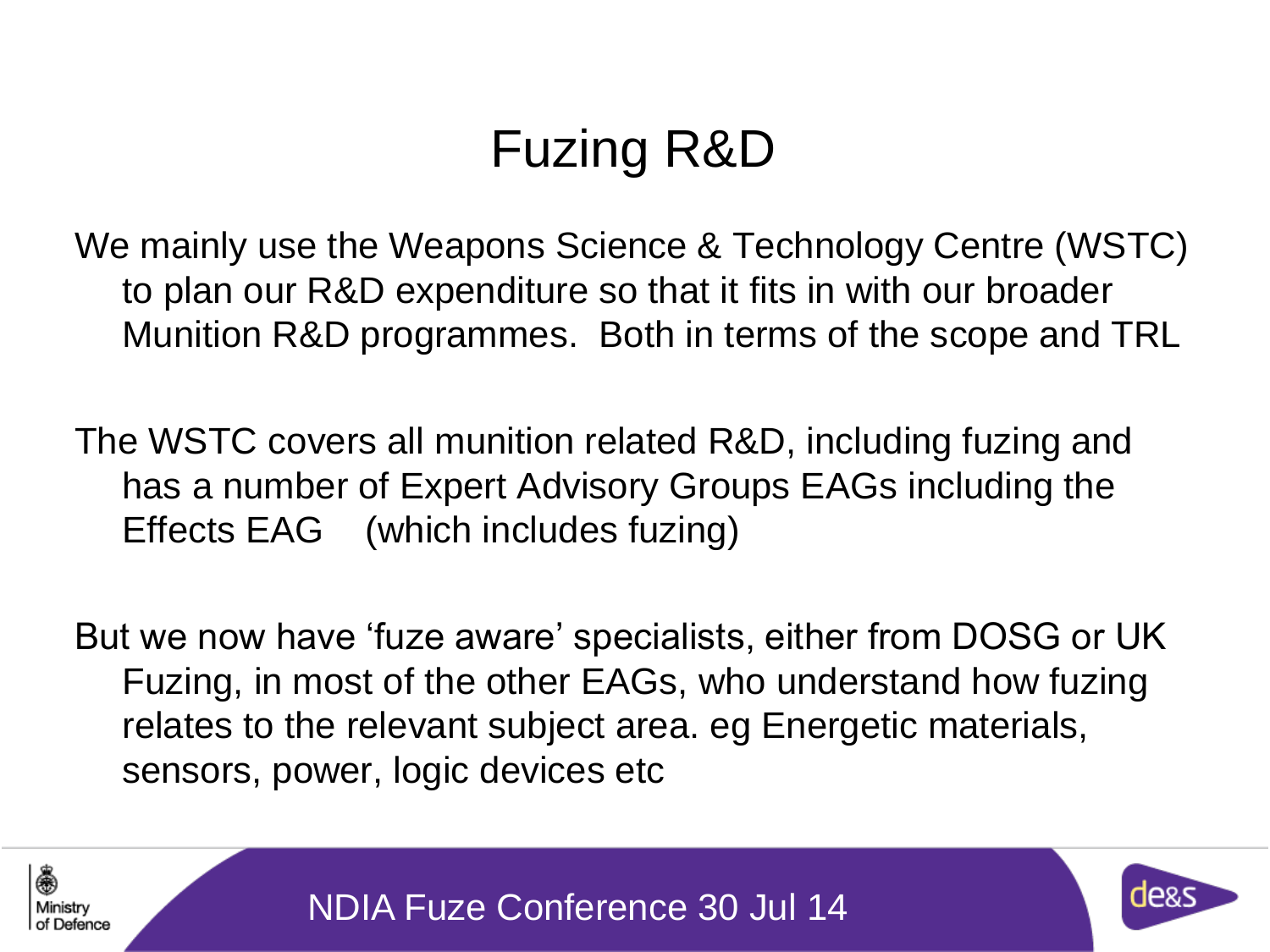### UK Policy on Standards

- Where possible, safe design shall be demonstrated by compliance with appropriate standards.
- In Fuzing terms that means compliance with:
	- Defence Standard 07-85 (Design Requirements for Weapons Systems)
	- STANAG 4187(Safety Design Requirements for Fuzing Systems)
	- STANAG 4368(Safety Design Requirements for Rocket motor ignition systems)
	- STANAG 4497(Safety Design Requirements for Hand Emplaced Munitions)





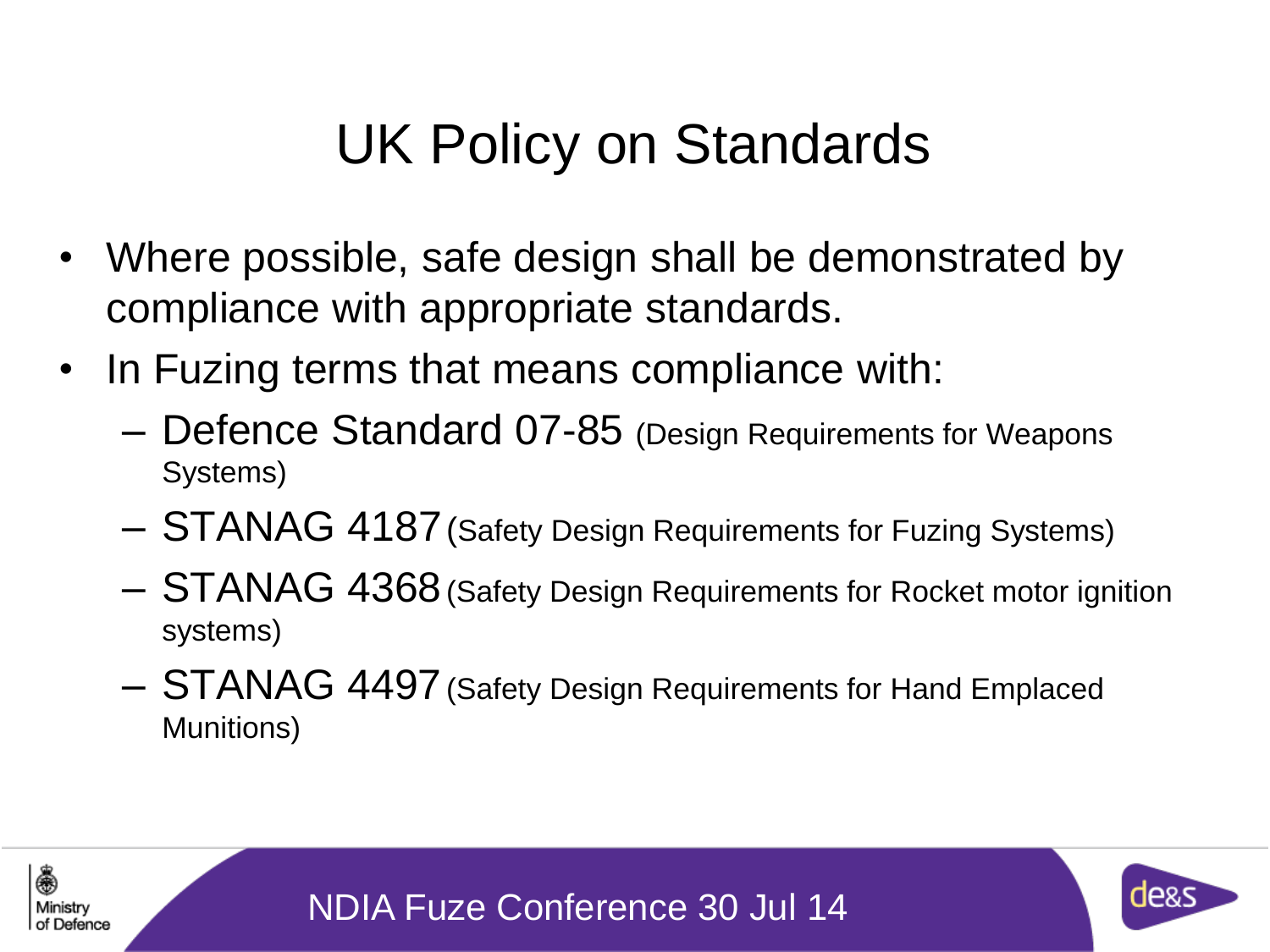### But the Standards need work

- The UK has a number of issues with the current crop of NATO Fuzing Standards and is working with all our NATO colleagues to address them:
	- The close similarity between 4187 and 4368 but…
	- No explicit reference to Autonomous or Command Arming in either
	- Several similar, but different descriptions of the 500v test across 4 STANAGs
	- Inconsistent terminology
	- Role of the NSAA is too regulatory for the UK and others (specifically the NSAA shall certify the design…)
- And we're working with our colleagues to address these

屬